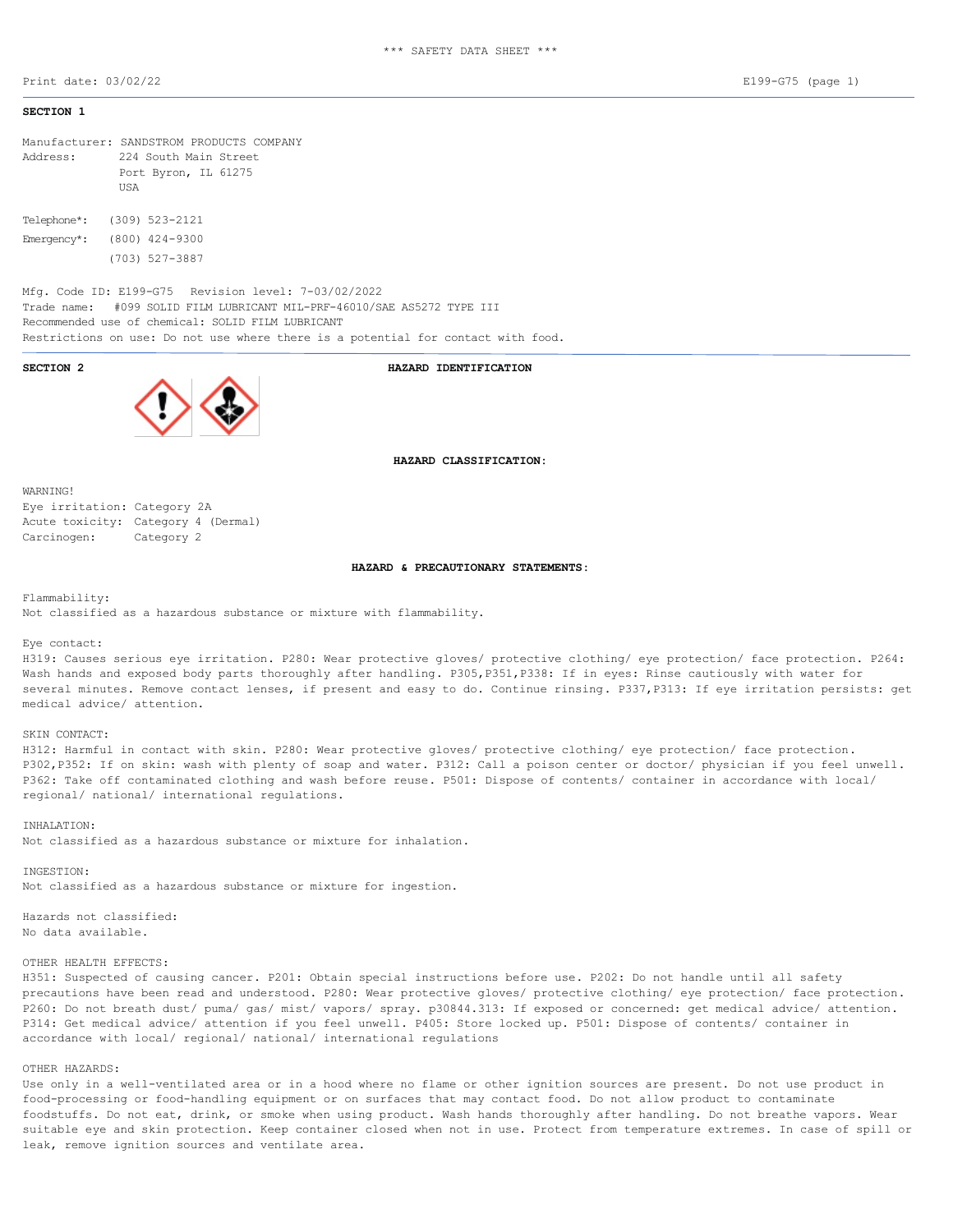### **SECTION 3**

|              |                          |                 |               |      | vapor pressure LEL          |  |
|--------------|--------------------------|-----------------|---------------|------|-----------------------------|--|
| No.          | Component                | CAS#            | % by wt.      | SARA | (mm Hq $8$ 20 Cy $(8$ 25 C) |  |
| $1 \quad$    | 2-PROPDXYETHANOL         | $2807 - 30 - 9$ | $5 - 10$ YES  | 1.30 | -1.30                       |  |
| $\mathbf{2}$ | ANTIMONY TRIOXIDE        | $1309 - 64 - 4$ | $10 - 15$ YES | N/A  | N/A                         |  |
|              | $(N/A = not applicable)$ |                 |               |      |                             |  |

### **SECTION 4 FIRST AID MEASURES**

EYE CONTACT:

Immediately flush eyes with water for at least 15 minutes. Seek medical attention if any symptoms persist.

### SKIN CONTACT:

Remove contaminated clothing and shoes. Wipe excess from skin and flush with water using soap if available. Seek medical attention if irritation occurs. Do not reuse clothing until thoroughly decontaminated.

### INHALATION:

Remove victim to fresh air and treat symptomatically. Provide oxygen if breathing is difficult. Give artificial respiration if the victim is not breathing. Seek prompt medical attention.

### INGESTION:

Dilute with liquid unless the victim is unconscious or very drowsy. If vomiting spontaneously occurs, keep the victim's head below the hips to prevent aspiration into the lungs. Consult a physician, hospital, or poison control center and/or transport to an emergency facility immediately.

## **SECTION 5 FIRE FIGHTING MEASURES**

Flammability Classification - OSHA: Combustible liquid - Class IIIB - DOT: Not regulated

EXTINGUISHING MEDIA: Use water fog, foam, dry chemical, or carbon dioxide.

SPECIAL FIRE FIGHTING PROCEDURES AND PRECAUTIONS:

Clear fire area of unprotected personnel. Do not enter confined fire space without helmet, face shield, bunker coat, gloves, rubber boots, and a positive pressure NIOSH-approved self-contained breathing apparatus.

UNUSUAL FIRE AND EXPLOSION HAZARDS:

Containers exposed to intense heat from fires should be cooled with water to prevent vapor pressure buildup which could result in container rupture. Container areas exposed to direct flame contact should be cooled with large quantities of water as needed to prevent weakening of container structure.

### **SECTION 6 ACCIDENTAL RELEASE MEASURES**

SPILL OR LEAK PROCEDURES:

Large spills >> Evacuate the hazard area of unprotected personnel. Wear appropriate respirator and protective clothing. Shut off source of leak only if safe to do so. Dike and contain. If vapor cloud forms, water fog may be used to suppress; contain run-off. Remove with vacuum trucks or pump to storage/salvage vessels. Soak up residue with an absorbent such as clay, sand or other suitable material, place in non-leaking containers for proper disposal. Flush area with water to remove trace residue; dispose of flush solutions as above. Small spills » take up with an absorbent material and place in non-leaking containers, seal tightly for proper disposal.

### **SECTION 7 HANDLING AND STORAGE**

FLAMMABILITY:

Not classified as a hazardous substance or mixture with flammability.

| SECTION 8 | EMPLOYEE PROTECTION<br><b>EXPOSURE CONTROLS</b> |             |          |      |  |  |
|-----------|-------------------------------------------------|-------------|----------|------|--|--|
| No.       | (OSHA) PEL/TWA                                  | PEL/CEILING | PEL/STEL | Skin |  |  |
|           | N/E                                             | N/E         | N/E      | N/E  |  |  |
|           | .5mg/m <sup>3</sup>                             | N/E         | N/E      | N/E  |  |  |
| No.       | (ACGIH) TLV/TWA                                 | TLV/CEILING | TLV/STEL | Skin |  |  |
|           | N/E                                             | N/E         | N/E      | N/E  |  |  |
|           | .5mg/m <sup>3</sup>                             | N/E         | N/E      | N/E  |  |  |

» The dried film of this product may become a dust nuisance When removed by sanding or grinding. OSHA recommends a PEL/TWA of 15 mg/m3 for total dust and 5 mg/m3 for the respirable fraction. ACGIH recommends a TLV/TWA of 10 mg/m3 for total dust. >> (SKIN) absorption may contribute to the overall exposure to this material. Take appropriate measures to prevent skin contact.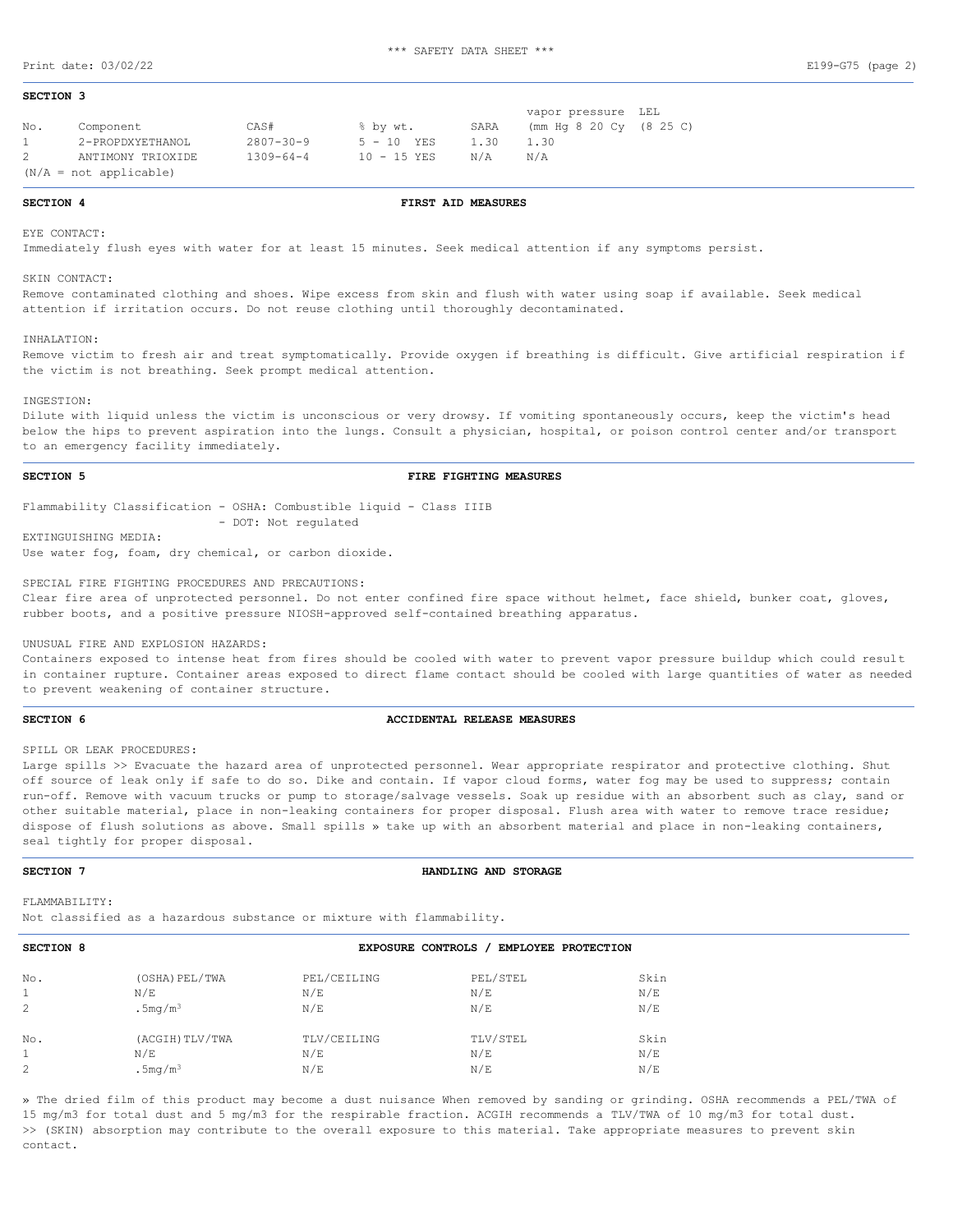Print date: 03/02/22 E199-G75 (page 3)

### $(N/E = not established)$

>> Component number 2 is listed by NTP and as a carcinogen or a possible carcinogen.\*\* Refer to appropriate reference Sources for additional information concerning carcinogens.

RESPIRATORY PROTECTION: Avoid prolonged or repeated breathing of vapors/mist. If exposure exceeds TLV use a NIOSH-approved positive pressure supplied air respirator to prevent over exposure.

PROTECTIVE CLOTHING: Avoid contact with eyes. wear goggles if there is a likelihood of contact with eyes. do not get on skin or on clothing.

### ADDITIONAL PROTECTIVE MEASURES:

Use ventilation as required to control vapor/dust concentrations. Eye wash fountains and safety showers should be available for use in an emergency.

## **SECTION 9 PHYSICAL PROPERTIES**

| % volatile by volume:              | $72.02 +/- 2$ % | weight per gallon: $11.44$ +/-.2            |                   |
|------------------------------------|-----------------|---------------------------------------------|-------------------|
| % volatile by weight: 51.75 +/- 2% |                 | VOC as supplied is .6653 pounds per gallon. |                   |
| Physical state:                    | Liquid          | Flammability (Solid, Gas:                   | N/A               |
| Color:                             | (G) Gray        | Flammability/Explosive Limits:              | N/A               |
| Odor:                              | Mild solvent    | Vapor pressure:                             | N/A               |
| Odor threshold:                    | N/A             | Vapor density:                              | N/A               |
| PH:                                | N/A             | Relative density:                           | 1.3001            |
| Melting/freezing point:            | N/A             | Solubility:                                 | N/A               |
| Initial boiling point:             | N/A             | Partition coefficient:                      | N/A               |
| Boiling range:                     | N/A             | Auto-ignition temperature:                  | N/A               |
| Evaporation range:                 | N/A             | Decomposition temperature:                  | N/A               |
|                                    |                 | Viscosity (AT 77F):                         | 55-70 KU, STORMER |
|                                    |                 |                                             |                   |

Flash Point: 216 +/-2 degrees F. SETAFLASH

**SECTION 10 STABILITY AND REACTIVITY** 

STABILITY: Stable HAZARDOUS POLYMERIZATION: Will not occur

CONDITIONS AND MATERIALS TO AVOID:

Based on the presence of component 1 avoid oxidizing materials. Based on the presence of component 2 avoid strong acids.

HAZARDOUS DECOMPOSITION PRODUCTS:

Carbon dioxide, carbon monoxide and unidentified organic compounds may be formed during combustion.

Components CAS # HAZARD ANTIMONY TRIOXIDE 1309-64-4 LD50 ORAL RAT >34600 mq/kg

# **SECTION 11 TOXICOLOGICAL INFORMATION**

 $2807-30-9$  LD50 DERM RABBIT  $1,337 \text{ mg/kg}$ <br> $1309-64-4$  LD50 ORAL RAT  $>34600 \text{ mg/kg}$ 

# **SECTION 12 ECOLOGICAL INFORMATION**

CAS# Component 002807-30-9 2-PROPDXYETHANOL Harmful to Aquatic Life: N Not Harmful to Aquatic Life: Y May be Harmful to Aquatic: N

001309-64-4 ANTIMONY TRIOXIDE

Harmful to Aquatic Life: Y Mot Harmful to Aquatic Life: N May be Harmful to Aquatic: Y

**SECTION 13 DISPOSAL CONSIDERATIONS**

WASTE DISPOSAL:

Waste characterizations and compliance with applicable laws are the sole responsibility of the end user. All disposal practices used for this product and its container(s) must follow all federal, state, and local laws and regulations. The information presented in this SDS pertains only to the product as shipped.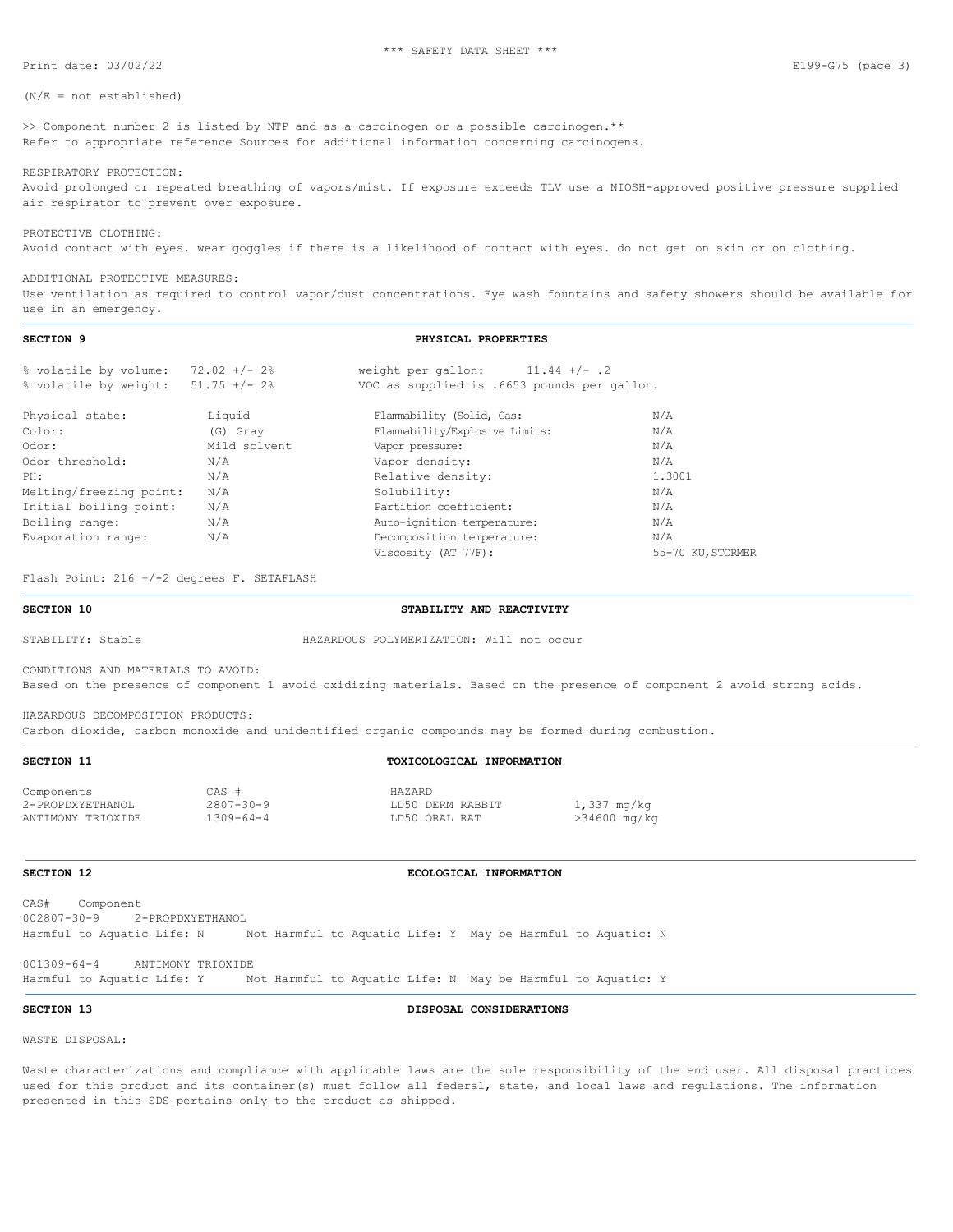**SECTION 14 TRANSPORTATION INFORMATION**

Land transport US DOT Proper shipping name: Paint, NOI

NOS Components: Hazard class: ID – Number: Packaging group: Aquatic toxicity: YES

Sea transport IMDG

Proper shipping name: Environmentally HAZ substance, NOS NOS Components: Antimony Trioxide Hazard class: 9 ID – Number: UN3082 Packaging group: III Aquatic toxicity: YES

Air transport IATA/ICAO

Proper shipping name: Environmentally HAZ substance, NOS NOS Components: Antimony Trioxide Hazard class: 9 ID – Number: UN3082 Packaging group: III Aquatic toxicity: YES

## **SECTION 15 REGULATORY INFORMATION**

| CAS#               | Component         |            |            |                                     |     |       |       |
|--------------------|-------------------|------------|------------|-------------------------------------|-----|-------|-------|
| $002807 - 30 - 9$  | 2-PROPDXYETHANOL  |            |            |                                     |     |       |       |
| US TSCA Inventory: |                   | YES        |            | Canada Domestic Substance List: YES |     | EC    | : YES |
| Philippines:       |                   | YES        | Japan:     |                                     | YES | Korea | : YES |
| China:             |                   | <b>YES</b> | Australia: |                                     | YES |       |       |
| 001309-64-4        | ANTIMONY TRIOXIDE |            |            |                                     |     |       |       |
| US TSCA Inventory: |                   | YES        |            | Canada Domestic Substance List: YES |     | EC    | : YES |
| Philippines:       |                   | <b>YES</b> | Japan:     |                                     | YES | Korea | : YES |
| China:             |                   | YES        | Australia: |                                     | YES |       |       |

WARNING This product can expose you to chemicals including ANTIMONY TRIOXIDE, which is known to the State of California to cause cancer and birth defects or other reproductive harm. For more information go to www.P65Warnings.ca.gov

| No. | Component         | CAS#            | SARA       |
|-----|-------------------|-----------------|------------|
|     | 2-PROPDXYETHANOL  | $2807 - 30 - 9$ | <b>YES</b> |
|     | ANTIMONY TRIOXIDE | $1309 - 64 - 4$ | <b>YES</b> |

Under the reporting requirements of Section 313 of Title III of the Superfund Amendments and Reauthorization Act of 1986 (SARA) and 40 CFR Part 372, chemicals listed on the Section 313 List (40 CFR Part 372.65) are identified under the heading 'SARA 313'.

### **SECTION 16 OTHER INFORMATION**

| -HMIS-              |    |
|---------------------|----|
| HEALTH:             | ク* |
| FLAMMABILITY:       |    |
| REACTIVITY:         | Λ  |
| PERSONAL PROTECT: X |    |

(X = ask your supervisor for specialized handling directions) Containers can contain hazardous product residues even when empty. Wash with soap and water before eating, drinking, smoking, or using toilet facilities.